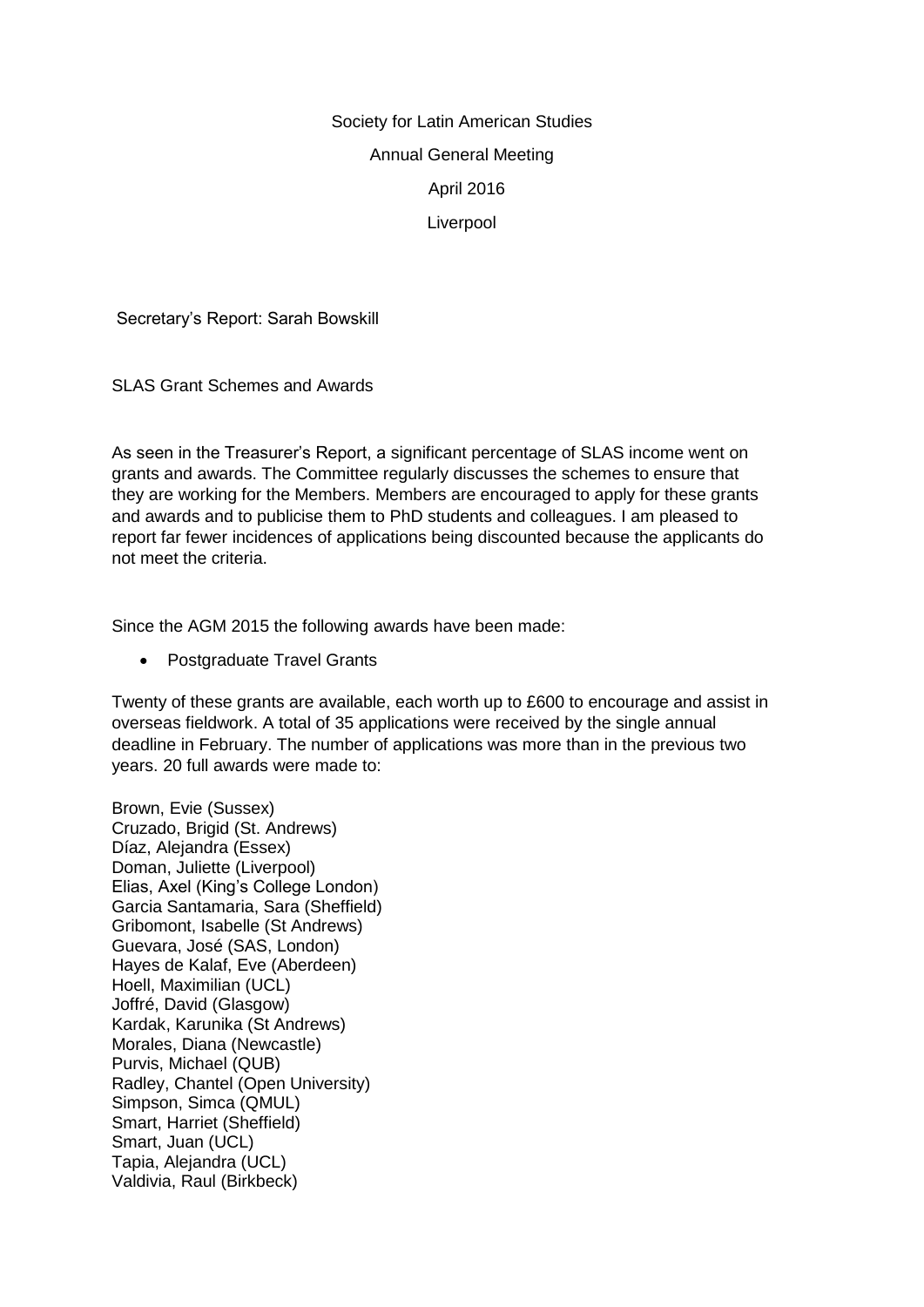Postgraduate and Postdoctoral SLAS Conference Bursaries

Twenty grants were made, each worth £200 and the postgraduate and postdoctoral schemes were merged. SLAS continues to recognise the need to support postdoctoral researchers through this scheme. Three additional awards were set aside (and subsequently awarded) to support a PILAS run panel. As last year we did not receive as many applications as one might expect and there was an extremely high success rate. Under 30 applications were received and 23 awards were made (including the three mentioned above). Awards of £200 were made to:

Nicola Astudillo Jones (Manchester) Emily Baker (Cambridge) Sarah Bennison (Newcastle) Lucy Bollington (Cambridge) Alejandro Bilbao Quiroga (Bristol) Barbara Castillo (Bristol) Liliana Chávez Díaz (Cambridge) Marcos Estrada (Warwick) Daniela Figueroa (UCL) Mary Freedman (QUB) Claudia Giannetto (Goldsmiths) Adrian González (Royal Holloway) Christoph Harig (KCL) Liz Harvey (UCL) Emily Kirk (Nottingham) Maria Antonia Manresa (Newcastle) Maria Montt Strabucchi (Manchester) Ailsa Peate (Liverpool) Isabel Segui (St Andrews) Beatriz Tadeo Fuica (St Andrews) Maria de Vecchi (UCL) Laura Webb (Swansea) Ana Laura Zavala Guillén (Sheffield)

## **Latin American Scholars' Grants**

Once again we received a large number of applications to this scheme. One more application was received this year compared to last year (21).Following the introduction of new criteria three awards went to early career scholars. who are within five years of completion of their thesis/dissertation Five awards of £1000 were made to:

Pablo Alabarces (Argentina) Julia Kratie (Argentina) Louise De Mello (Brazil) Carolina Soria (Argentina) Santiago Sorroche (Argentina)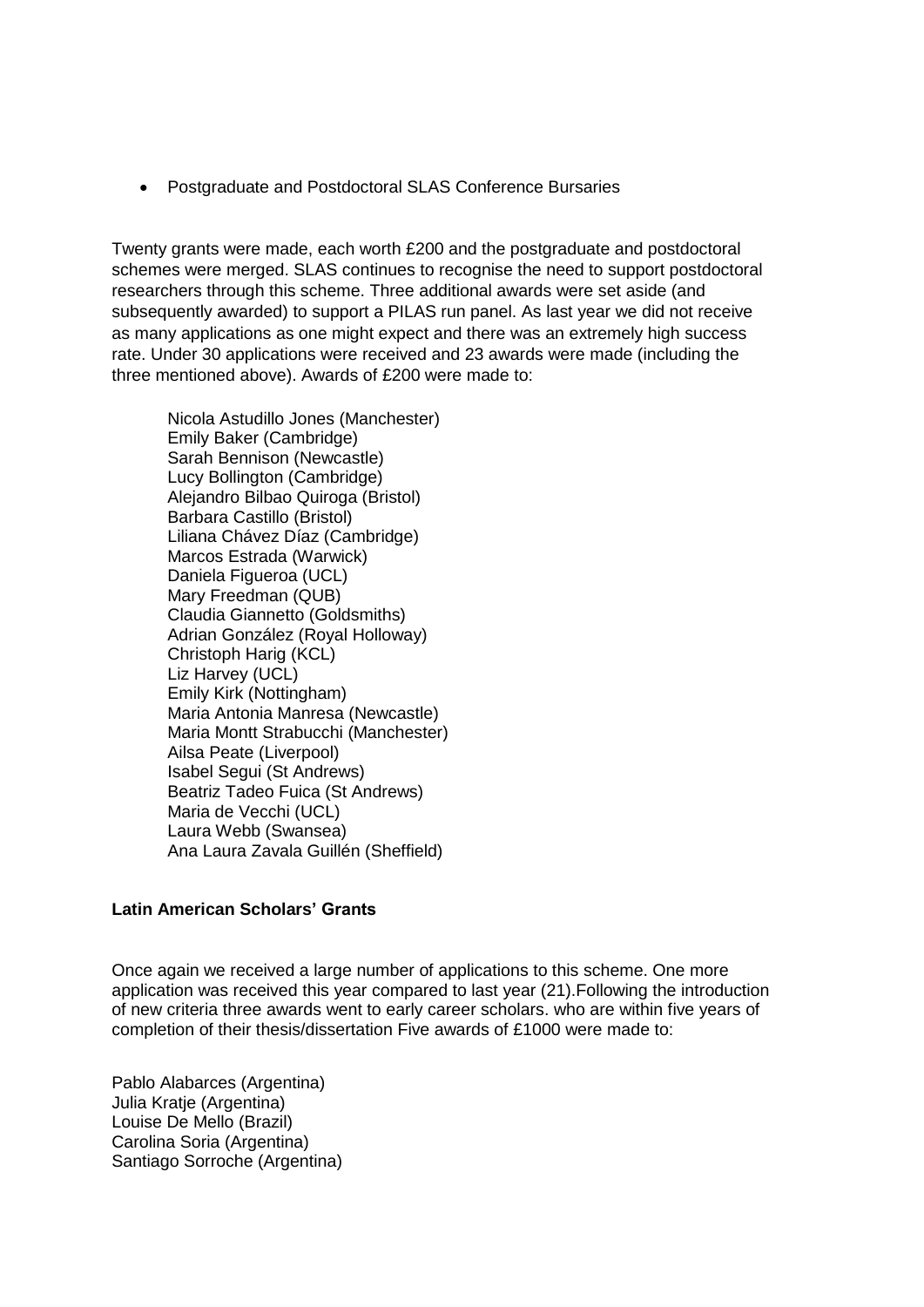## **Conference and Seminar Scheme: Grants Support**

The funding for these schemes was combined to enable us to better respond to demand. A total of £4000 was available under these schemes this year. There was a single annual deadline this year with a view to enabling the committee to make awards to the best applications and prevent a situation where money is held back for later rounds. We received four applications by the September deadline (Last year we had 4 in September and 11 in February suggesting that there may be a period of adjusting to the new deadlines). The following awards were made:

Valentino Gianuzzi (Manchester) £500 - *Mediator of Cultures: Inca Garcilaso de la Vega and His Heritage*

Jasmine Gideon (Birkbeck) £500 - Living with lifelong exile: Reflections on the Chilean case

Monica Greco (Goldsmith) £500 - "Connected Histories and Sociologies of Neoliberalization between UK and Latin America".

Nicola Miller (UCL) £1000 - Classical Traditions in Latin American History

Joanna Page (Cambridge) £1000 – Theories and Historis of Science and Culture: Latin America, Europe and Beyond

Ricki O'Rawe (QUB) £500 – Posthegemony

### **Postgraduate Overseas Conference Grants**

Eight of these grants are made available each year, each worth up to £500 to enable students to present a paper at an overseas conference. This year there was a single deadline in February instead of two deadlines as in previous years. One more application was received this year compared to last (17 applications received).

Claudia Giannetto (Goldsmiths) Camila Gonzalez Ortiz (KCL) Christoph Harig (KCL) Eve Hayes de Kalaf (Aberdeen) Alberto Marti (Nottingham) Maria Montt (Manchester) Desiree Poets (Aberystwyth) Sanne Weber (Coventry)

**The Blakemore Prize** was awarded to Ailsa Peate, University of Liverpool for her essay "'Travestido, transformado, definitivamente distinto'?: Transgenericidad and Gender Trouble in Leonardo Padura's *Máscaras*".

### Elections to the SLAS Committee

The Secretary reported on the outcome of the 2016 elections.